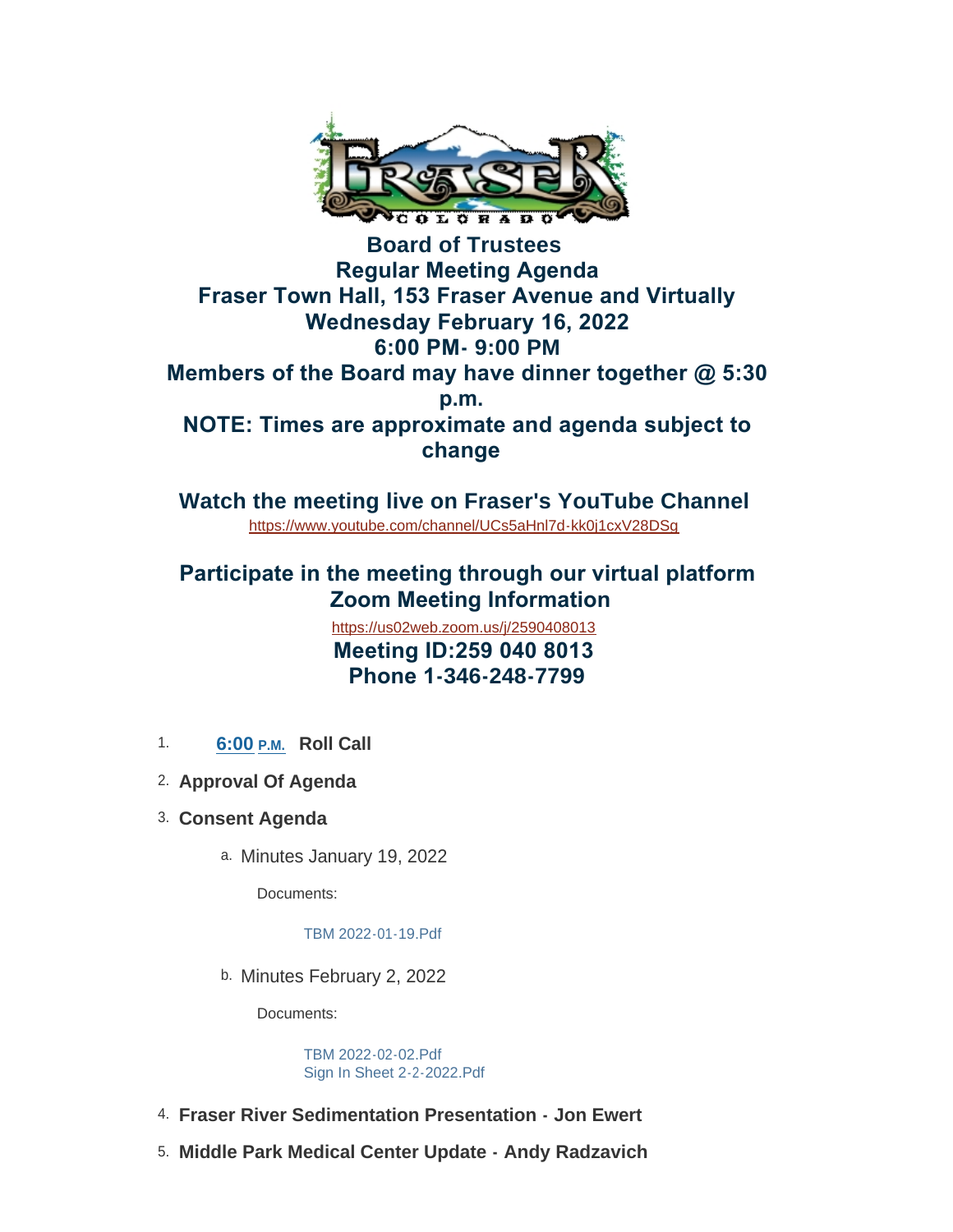### **Public Hearing And Possible Action** 6.

Waldron Minor Subdivision And Conditional Use Permit a.

Documents:

[1-TB Briefing - Waldron Final Plat And Conditional Use Permit.pdf](https://www.frasercolorado.com/AgendaCenter/ViewFile/Item/3826?fileID=3424) [2-Waldron Narrative.pdf](https://www.frasercolorado.com/AgendaCenter/ViewFile/Item/3826?fileID=3425) [3-Final Plat Waldron Minor Subdivision.pdf](https://www.frasercolorado.com/AgendaCenter/ViewFile/Item/3826?fileID=3426) [4-Buildable Area Lot 4A-Waldron.pdf](https://www.frasercolorado.com/AgendaCenter/ViewFile/Item/3826?fileID=3427) [5. PC Resolution 2022-01-01 Recommending Approval Of Minor](https://www.frasercolorado.com/AgendaCenter/ViewFile/Item/3826?fileID=3437)  Subdivision And CUP Waldron.pdf [6-Resolution 2022-02-02 Waldron Minor Subdivision And CUP.pdf](https://www.frasercolorado.com/AgendaCenter/ViewFile/Item/3826?fileID=3429) [7-Land Use Application.pdf](https://www.frasercolorado.com/AgendaCenter/ViewFile/Item/3826?fileID=3430) [8-Mineral Estate Notice.pdf](https://www.frasercolorado.com/AgendaCenter/ViewFile/Item/3826?fileID=3431) [9- Public Notice.pdf](https://www.frasercolorado.com/AgendaCenter/ViewFile/Item/3826?fileID=3432)

### **Discussion And Possible Action Regarding** 7.

Ordinance 486 Regarding Criminal Penalty a.

Documents:

[Fine Ordinance Memo - Fraser.pdf](https://www.frasercolorado.com/AgendaCenter/ViewFile/Item/3825?fileID=3423) [Ordinance 486 Regarding Criminal Penalty.pdf](https://www.frasercolorado.com/AgendaCenter/ViewFile/Item/3825?fileID=3422)

Winter Park/Fraser Sustainable Communities - Katie Soles b.

#### 8. Open Forum

a) Business not on the agenda *(If you would like to request time on the agenda please contact the Town Clerk, Antoinette McVeigh at 970-726-5491 ext. 201)*

#### **Updates** 9.

Financials a.

Documents:

[TOF 11 - November 2021 Financial Statements.pdf](https://www.frasercolorado.com/AgendaCenter/ViewFile/Item/3820?fileID=3418)

<sup>b.</sup> Sales Tax

Documents:

- [11-2021 Sales Tax Report.pdf](https://www.frasercolorado.com/AgendaCenter/ViewFile/Item/3827?fileID=3434)
- [11-2021 Lodging Short-Term Rental Remote Seller Sales Tax Report.pdf](https://www.frasercolorado.com/AgendaCenter/ViewFile/Item/3827?fileID=3433)
- [12-2021 Sales Tax Report.pdf](https://www.frasercolorado.com/AgendaCenter/ViewFile/Item/3827?fileID=3436)
- [12-2021 Lodging Short-Term Rental Remote Seller Sales Tax Report.pdf](https://www.frasercolorado.com/AgendaCenter/ViewFile/Item/3827?fileID=3435)
- c. Committee Minutes

Documents:

[PAC 12\\_10\\_21.Pdf](https://www.frasercolorado.com/AgendaCenter/ViewFile/Item/3824?fileID=3420)